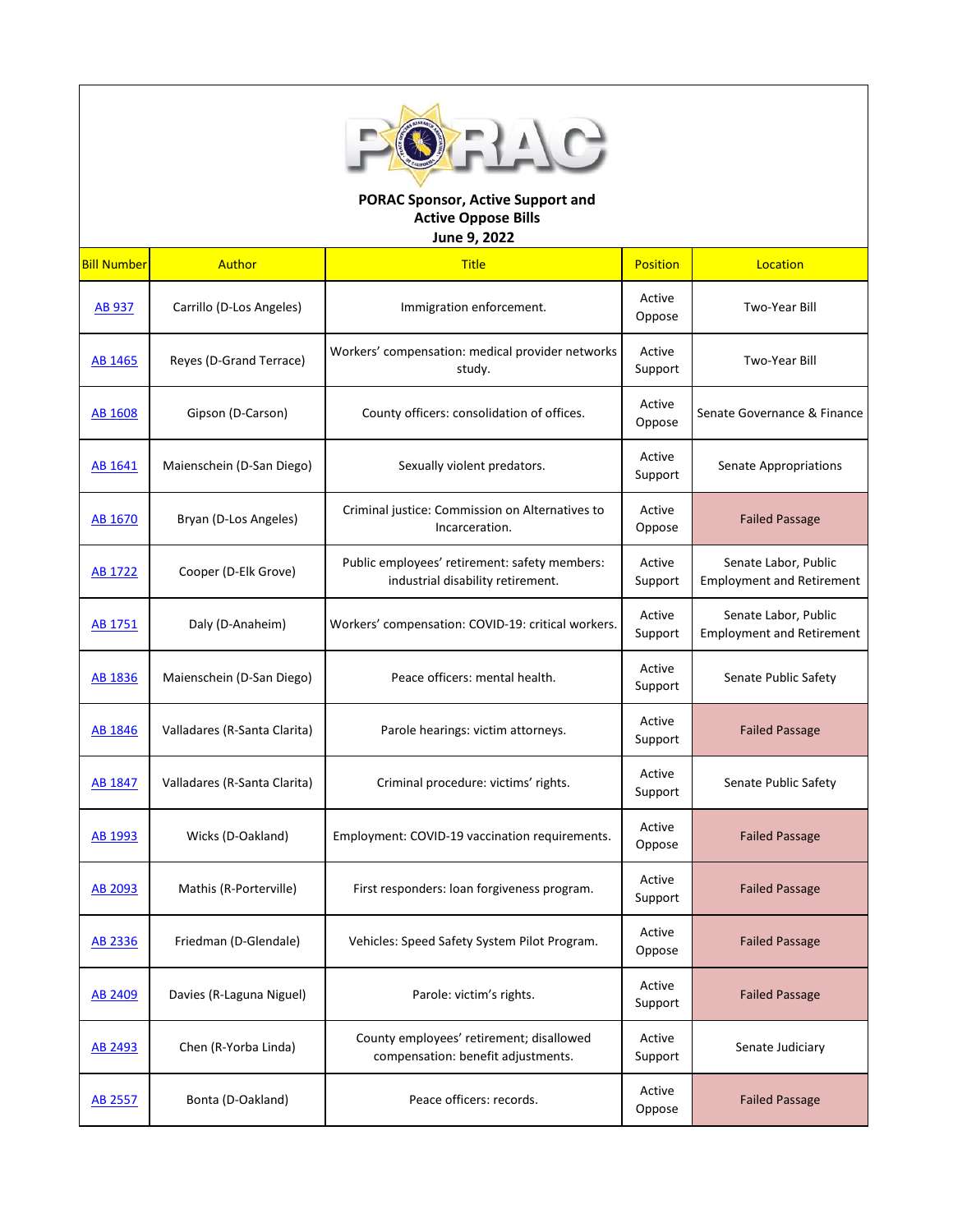| AB 2761          | McCarty (D-Sacramento)   | Death certificates: death while in law enforcement<br>custody.                    | Active<br>Oppose  | Senate Public Safety                               |
|------------------|--------------------------|-----------------------------------------------------------------------------------|-------------------|----------------------------------------------------|
| ACA <sub>2</sub> | Levine (D-Marin County)  | Death penalty.                                                                    | Active<br>Oppose  | Assembly Public Safety                             |
|                  |                          |                                                                                   |                   |                                                    |
| <b>SB 53</b>     | Leyva (D-Chino)          | Unsolicited images.                                                               | Active<br>Support | Assembly Privacy and<br><b>Consumer Protection</b> |
| <b>SB 284</b>    | Stern (D-Los Angeles)    | Workers' compensation: firefighters and peace<br>officers: post-traumatic stress. | Co-Sponsor        | Two-Year Bill                                      |
| <b>SB 357</b>    | Wiener (D-San Francisco) | Crimes: loitering for the purpose of engaging in a<br>prostitution offense.       | Active<br>Oppose  | Two-Year Bill                                      |
| <b>SB 519</b>    | Wiener (D-San Francisco) | Controlled substances: decriminalization of certain<br>hallucinogenic substances. | Active<br>Oppose  | Two-Year Bill                                      |
| SB 710           | Bradford (D-Gardena)     | District attorneys: conflicts of interest.                                        | Active<br>Oppose  | <b>Two-Year Bill</b>                               |
| <b>SB 731</b>    | Durazo (D-Los Angeles)   | Criminal records: relief.                                                         | Active<br>Oppose  | Assembly Inactive File                             |
| <b>SB 850</b>    | Laird (D-Santa Cruz)     | Special death benefits: additional percentages:<br>children of members.           | Co-Sponsor        | Assembly Public Employment<br>& Retirement         |
| <b>SB 915</b>    | Min (D-Irvine)           | Firearms: state property.                                                         | Active<br>Oppose  | <b>Assembly Appropriations</b>                     |
| <b>SB 916</b>    | Leyva (D-Chino)          | Sexual assault: victim's rights.                                                  | Active<br>Support | Assembly Public Safety                             |
| <b>SB 960</b>    | Skinner (D-Berkeley)     | Public employment: peace officers: citizenship.                                   | Active<br>Oppose  | <b>Assembly Appropriations</b>                     |
| SB 1006          | Jones (R-Santee)         | Law enforcement: homeless outreach teams.                                         | Active<br>Support | <b>Failed Passage</b>                              |
| SB 1042          | Grove (R-Bakersfield)    | Violent felonies: serious felonies: human trafficking.                            | Active<br>Support | <b>Failed Passage</b>                              |
| <b>SB 1088</b>   | Bradford (D-Gardena)     | Public employment: law enforcement labor<br>relations.                            | Active<br>Oppose  | <b>Failed Passage</b>                              |
| <b>SB 1127</b>   | Atkins (D-San Diego)     | Workers' compensation: liability presumptions.                                    | Co-Sponsor        | Assembly Insurance                                 |
| <b>SB 1129</b>   | Jones (R-Santee)         | Felony murder: resentencing: peace officer victims.                               | Co-Sponsor        | <b>Failed Passage</b>                              |
| SB 1173          | Gonzalez (D-Long Beach)  | Public retirement systems: fossil fuels: divestment.                              | Active<br>Oppose  | Assembly Public Employment<br>& Retirement         |
| SB 1389          | Bradford (D-Gardena)     | Vehicles: traffic stops.                                                          | Active<br>Oppose  | <b>Failed Passage</b>                              |